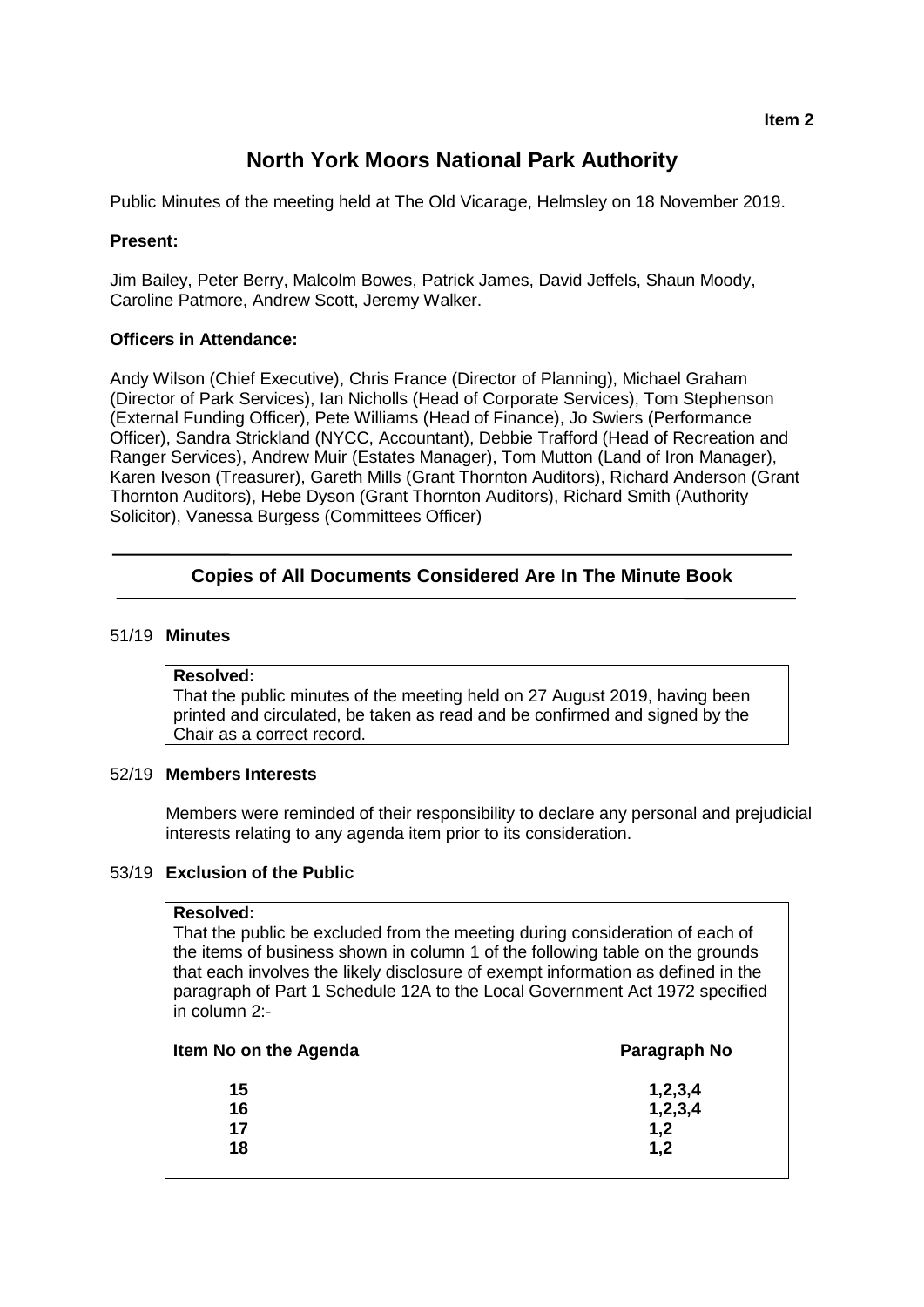#### 54/19 **Corporate Risk Register**

Considered:

The report of the Head of Corporate Services

Ian Nicholls updated members regarding progress made on the Category 1 and 2 risks; Capacity and Skills, Wildlife Corridors, Minerals and Waste Plan. It was noted that the Environmental Land Management System (ELMS) was given the go ahead and work started on 1 Oct.

There was a brief discussion regarding the Government's moritorium on support to shale gas due to current seismic risks, the Authority to include a modification to its Local Plan in relation to the current shale gas situation.

**Resolved:** Members noted the progress made on the CRR for 2019/20.

#### 55/19 **Quarter 2 2019/2020 Finance Update**

Considered:

The report of the Head of Finance

Pete Williams presented members with the Quarter 2 finance update, highlighting in particular; Car parking, Connectivity, Local Plan and s106 spend on Core Policy D and Archaeology.

Discussion focused on 2 areas; Car parking income, pricing/policy and Land of Iron expenditure relating to mine shaft and kiln works.

**Action:** PW to provide members with more information in relation to car parking, revisit projected figures for MTFS and keep a check on the pace of expenditure.

**Resolved:** Members approved the report.

#### 56/19 **Budget Estimate**

Considered:

The report of the Head of Finance

Pete Williams updated members.

Items discussed included:

- Defra Grant and Pay Awards Defra grant assumed at 1.72% increase, pay award at 2%
- Additional mitigation recommend holding wildlife connectivity and local plan underspend in surplus.
- Village caretakers total amount in any one year to one Parish capped at £2.5K, joint contribution by Authority and villages across a number of different parishes. Authority makes contribution based on total costs.
- Popularity of core grants, often 100% take up.
- Need to try and avoid increasing deficit, need to look at ways to build reserves.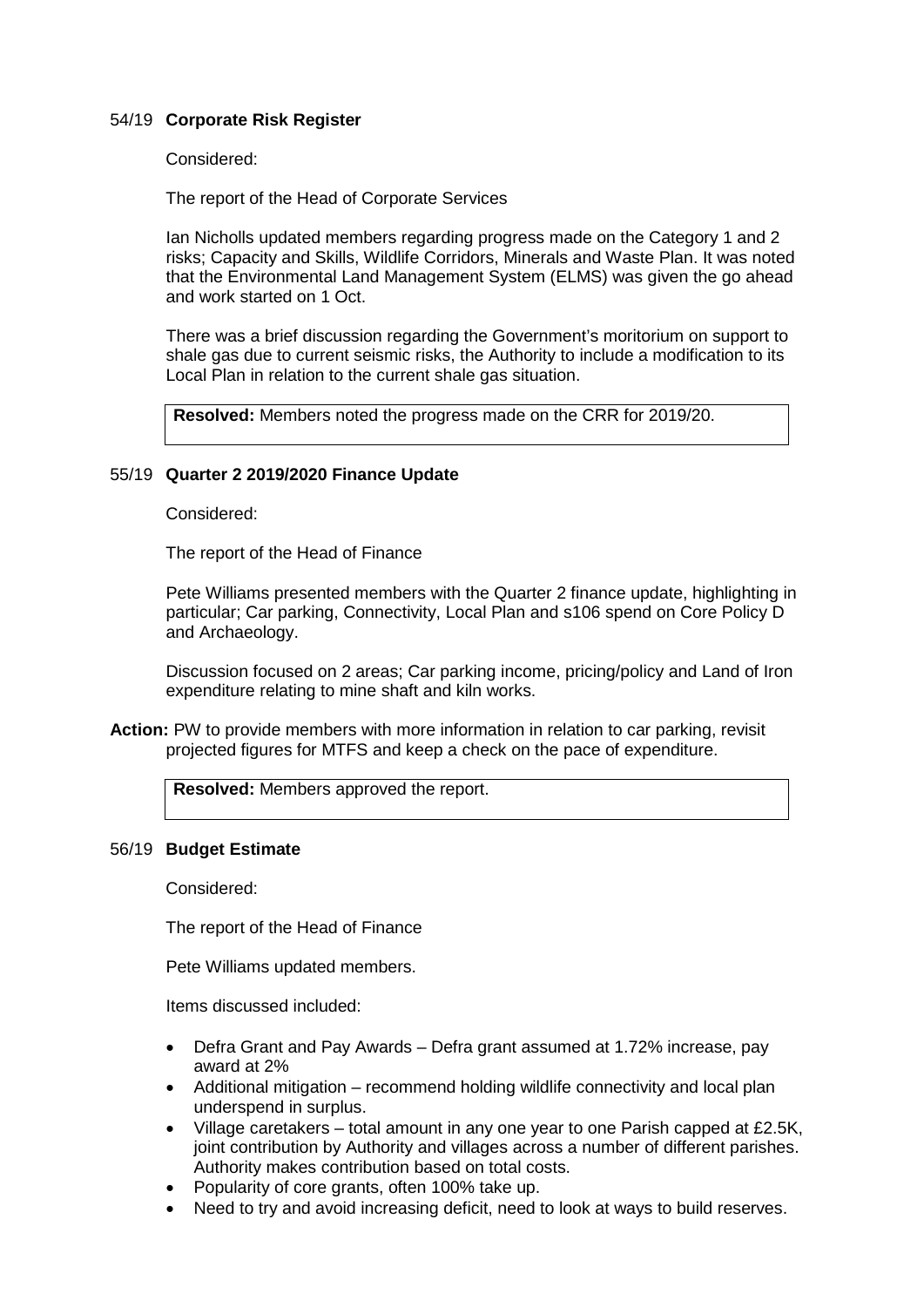Debbie Trafford, Head of Recreation and Ranger Services spoke to members regarding the proposed additional £75K income target from car parking. Members were shown 3 tariff model options. Officers and Members discussed the following:

- Possible user consultation/focus groups.
- Introduction of new tariff to be followed by improved car parking machines/infrastructure (members to see business case before any new technology is introduced).
- Need for good communication to reinforce message about how/where car parking monies are spent.
- The advantages of having a £3 and £5 rates.
- % to be removed from business plan grant targets.
- **Action:** DT to include some information in Dec NPA budget paper and prepare a paper on car parking for March 2020 NPA
- **Action:** PW to include note in Dec NPA budget paper re: future years deficit issue, plus detailed proposals re: further income and indicate pension monies within reserves table.

**Resolved:** Members noted the proposals for the budget 2020/21, commented on the contents of the report, and approved a draft budget for onward transmission to the NPA in December.

Members noted year 2 and 3 of the indicative budget with further onward work required.

Members approved the action taken as noted in 9.4 to mitigate the risk associated with late notification of DEFRA grant settlement.

## 57/19 **Mid Year Treasury Management Review**

Considered:

The report of the Treasurer

Pete Williams, Head of Finance updated members.

**Resolved:** Members noted the position of the Authority's Treasury management activities during the first half of 2019. Approved the revised Prudential Indicators for the period 2019/20 to 2021/22, as set out in **Appendix B** of the Treasury Management Review.

## 58/19 **Annual Audit Letter and Sector Update**

Considered:

The update from the Auditors

- Good achievement from the Authority in meeting Audit deadlines.
- Audit 2020 Early substantive testing.
- Audit Plan February 2020.
- Sign off Audit at Scrutiny meeting, July 2020.
- Auditor's fees likely to increase by £2-3K. Members welcomed the progress being made by the Auditors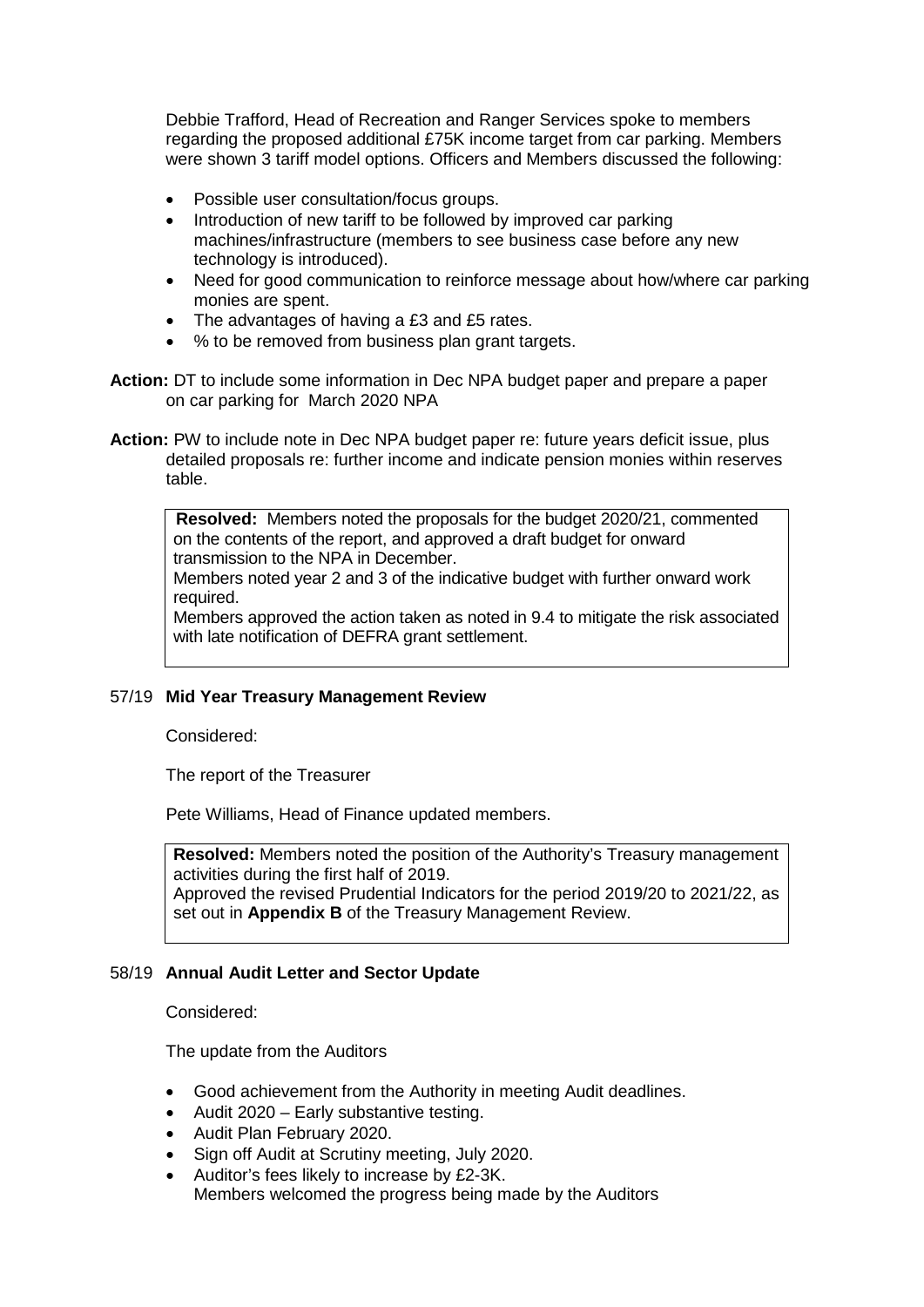## 59/19 **External Funding**

Considered:

The report of the External Funding Officer

**Resolved:** That Members approve the contents of the report and agree the current work being done to secure external funding, including the match funding at para 6.3.

#### 60/19 **Business Plan 6 Monthly Performance Indicators Update**

Considered:

The report of the Chief Executive and the Performance Officer

Jo Swiers updated members on the headline indicators. Members agreed the Authority was making good progress, though thought should be given regarding the targets for grant level spending, which were set at the beginning of the Business Plan period and won't be met

**Resolved:** Members reviewed and commented, as indicated above, on the documents which provided an overview of progress for the first half of financial year 2019/20 against 12 key indicators in the Authority's Business Plan.

#### 61/19 **Health and Safety**

Considered:

The report of the Head of Corporate Services

Ian Nicholls updated members on recent Health and Safety matters, specifically:

- Actions resulting from two near misses at 3.3 and 3.4 of the H&S report.
- The need to work a little harder, remain active in chasing staff in relation to the administration of H&S training.
- Mental Health work with apprentices, a member of the Authority's staff is to undertake additional training to support apprentices with any mental health issues.

Members confirmed they were happy with the report having received firm assurance from the Head of Corporate Services regarding the incidents and the actions taken.

**Action:** At the request of Members, IN to make sure that the H&S report appears higher up the agenda at future FRASC.

**Resolved:** Members; Approved the work undertaken since the May FRASC on health and safety.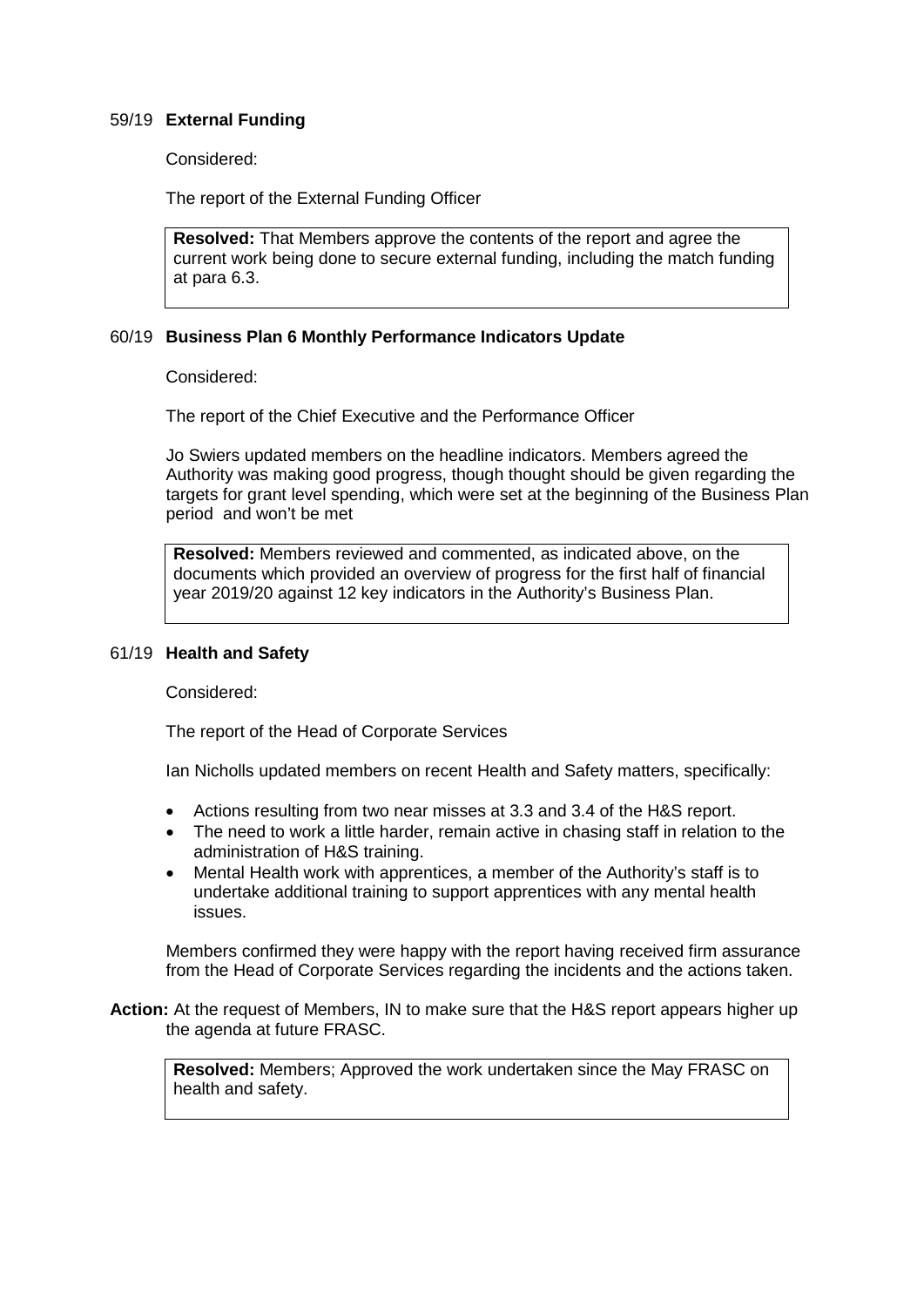## 62/19 **Brexit Implications – Verbal Update**

Andy Wilson, Chief Executive spoke on two main Brexit issues;

- Risks to the National Park changes in support to Agriculture, what can the Authority do to influence?
- Risks to the National Park Authority ELMS grant in place, questionnaires are being sent out, the Authority is hopeful of receiving a good response. The Authority is plugged in to Local Authority networks such as the Chief Executives Group.

**Copies of all presentations can be found in the relevant e-file**

……………………………………………………………………………………….. (Chair)

3 February 2020